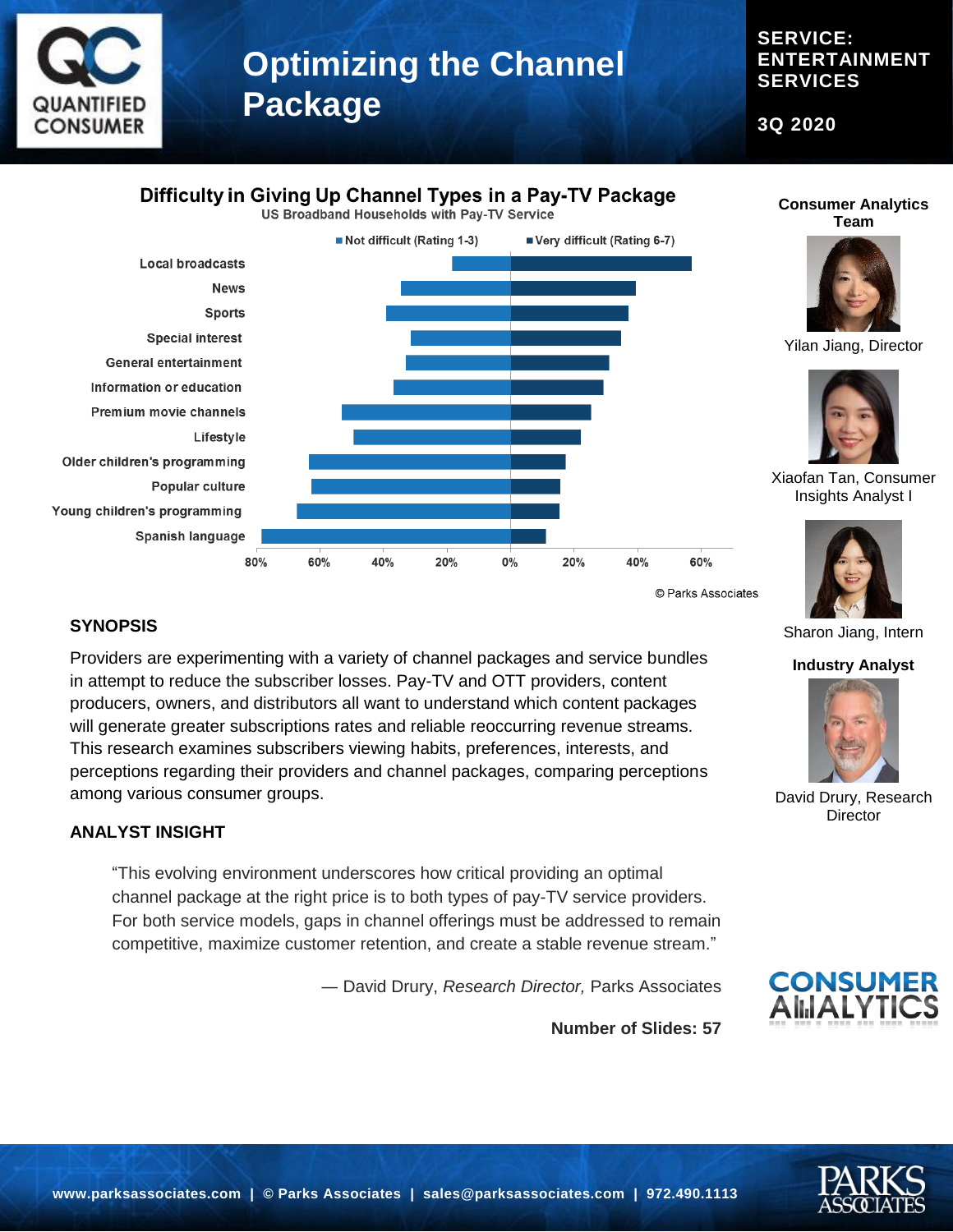

### **SERVICE: ENTERTAINMENT SERVICES**

**3Q 2020**

## **CONTENTS**

#### **Consumer Analytics: Entertainment Content Track**

- Survey Methodology
- Defining Heads of Broadband Households
- Definitions and Abbreviations
- Pay-TV Service Definitions

#### **Executive Summary and Recommendations**

- Industry Insight
- Video Services Market
- Key Findings and Market Impact
- Optimization Recommendations

#### **Pay-TV Market Overview**

- Pay-TV Service Subscribers (Q1/20)
- Pay-TV Service Subscriptions (2011 2020)
- Penetration of Traditional vs. OTT Video Services (2018 - 2020)
- Average NPS Score: Traditional Pay-TV vs. Online Pay-TV Service (Q1/20)
- NPS of Traditional Pay-TV Service Providers (Q1/20)
- NPS Score of Online Pay-TV Service Providers (Q1/20)
- NPS of OTT Service Providers (Q1/20)

#### **Pay-TV Service Features**

- Pay-TV Service Features (Q1/20)
- Online Pay-TV Service Features by Providers (Q1/20)
- Traditional Pay-TV Service Features by Providers (Q1/20)
- Pay-TV Service Features by Household Income (Q1/20)

#### **Pay-TV Service Feature Preferences**

- Attitudes Toward Pay-TV Service Features (Q1/20)
- Pay-TV Service Features Ratings by Service Type (Q1/20)
- Pay-TV Service Features Ratings by Online Pay-TV Service (Q1/20)
- Pay-TV Service Features Ratings by Traditional Pay-TV Service Providers (Q1/20)
- Pay-TV Service Features Ratings by Household with Children (Q1/20)

#### **Pay-TV Channel Preferences**

- Most Enjoyable Pay-TV Channels/Programs (Q1/20)
- Most Enjoyable Pay-TV Channels/Programs by Service Type (Q1/20)
- Most Enjoyable Pay-TV Channels/Programs by Age Groups (Q1/20)
- Demographics for Top 5 "Most Enjoyed" Pay-TV Channels by Top 3 Combined

#### **Pay-TV Service Channel Package Preference**

- Difficulty in Giving Up Channel Types in a Pay-TV Package (Q1/20)
- A Comparison of Difficulty in Giving Up Channel Types in 2020 vs. 2016
- Most Difficulty to Give Up Channel Types by Pay-TV Service Type (Q1/20)
- Top 6 Most Difficult to Give Up Channel Types by Traditional Pay-TV Service Providers (Q1/20)
- Top 6 Most Difficult to Give Up Channel Types by Online Pay-TV Service (Q1/20)
- Most Difficult to Give Up Channel Types by Household with Children (Q1/20)

#### **Optimized Channel Packages**

• Pay-TV Service Subscribers (Q1/20)

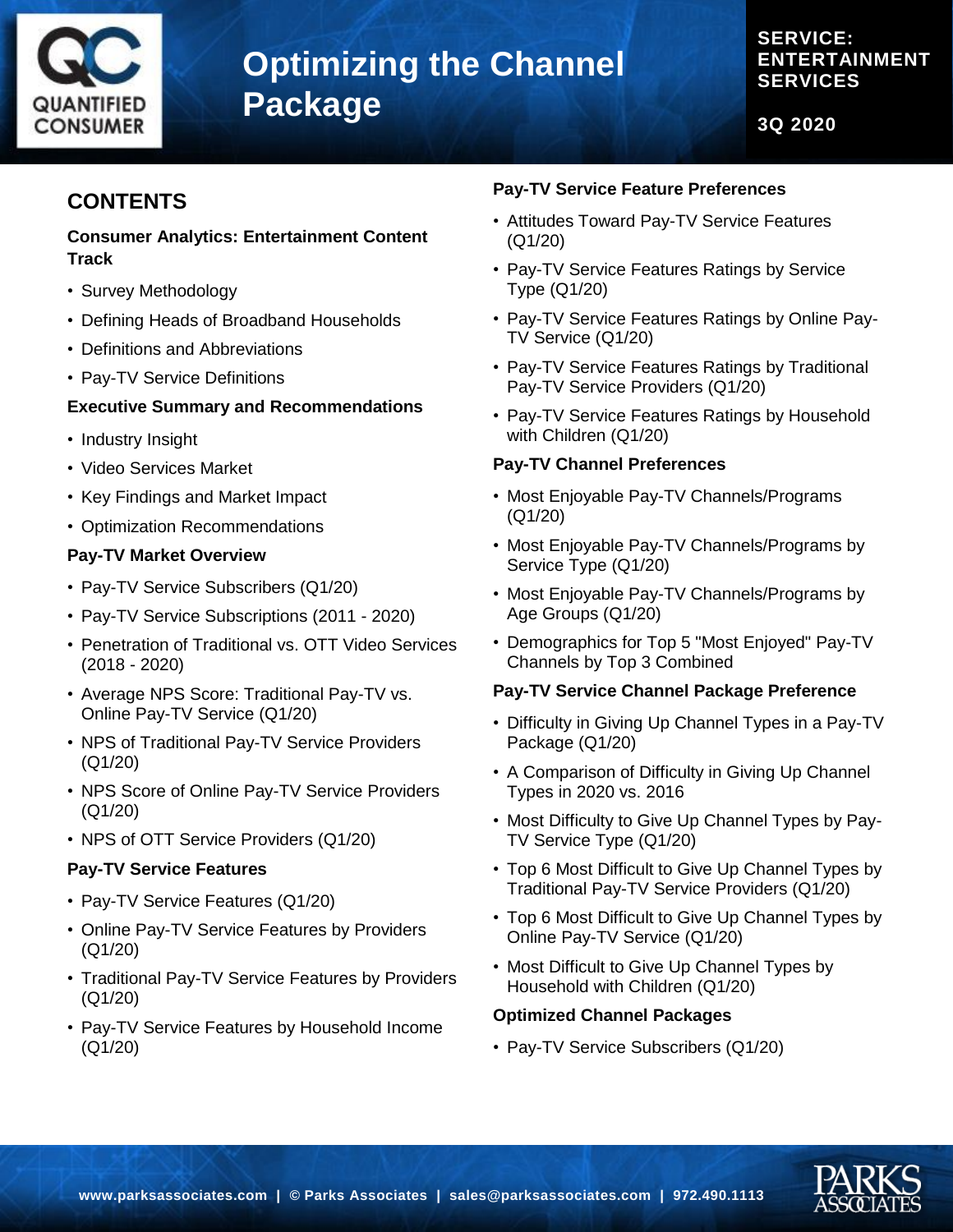

**SERVICE: ENTERTAINMENT SERVICES**

**3Q 2020**

- Optimal Combination of 5 Most Enjoyed Channels/Programs (Q1/20)
- Most Desired Channels: Most Enjoyed vs. Difficult to Give Up
- Most Enjoyable & Very Difficult to Give Up Channel Types (Q1/20)

#### **Appendix**

• TURF Analysis